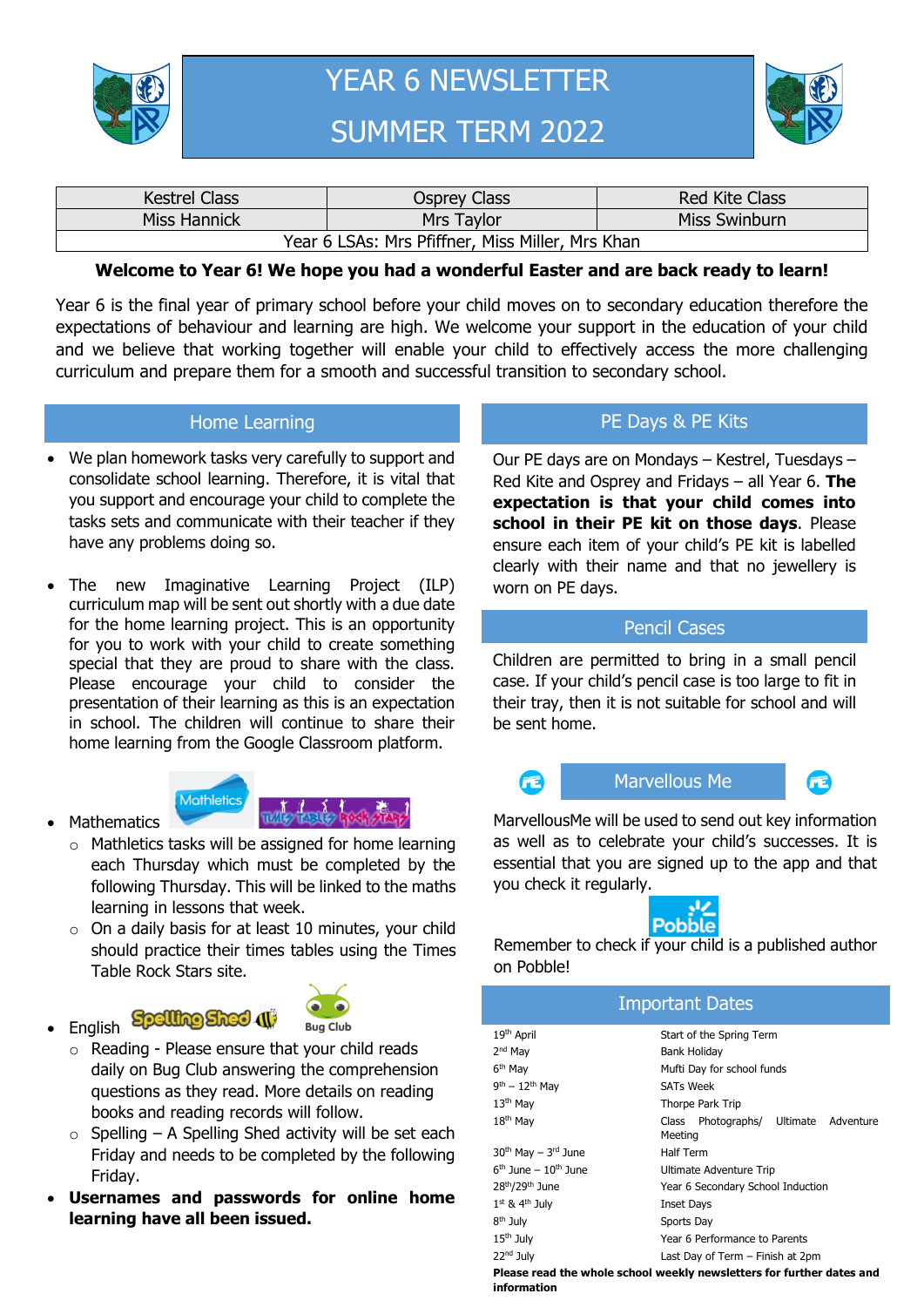## **Year 6 Imaginative Learning Project Topics – Engage, Develop, Innovate and Express**





At APPS, we follow The Literary Curriculum with Literacy Tree, which places quality literature at the core of English teaching. Below are the texts that Year 6 will study over the course of the term. If you are able to discuss the books with your child as we study them, it would really support their learning. All books are available from bookshops and local libraries. Please refer to the whole school text overview on the school's website for the texts studied in the spring and summer terms.

| Summer 1            |                         | Summer 2                                           |
|---------------------|-------------------------|----------------------------------------------------|
| malorie<br>blackman | WINNER<br>UN.<br>FORGO. | The built use he storyprous<br><b>IRFAN MASTER</b> |
| Pig Heart Boy       | The Unforgotten Coat    | A Beautiful Lie                                    |
| Malorie Blackman    | Frank Cottrell Boyce    | <b>Irfan Master</b>                                |